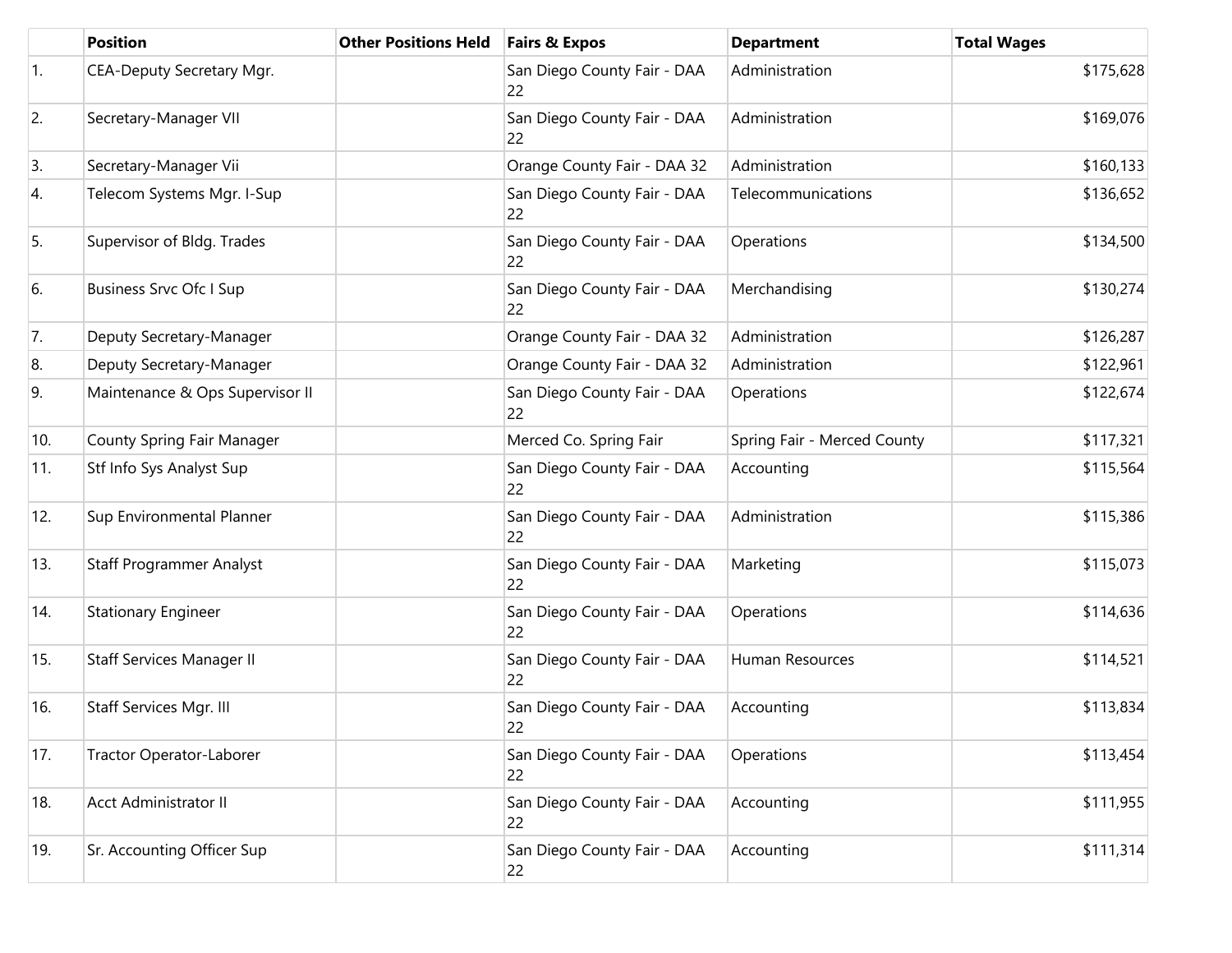| 20. | Chief, Exposition Events                       | San Diego County Fair - DAA<br>22              | Events                            | \$109,134 |
|-----|------------------------------------------------|------------------------------------------------|-----------------------------------|-----------|
| 21. | Chief, Exposition Events                       | San Diego County Fair - DAA<br>22              | Exhibits                          | \$109,134 |
| 22. | Chief, Exposition Events                       | San Diego County Fair - DAA<br>22              | Midway                            | \$109,134 |
| 23. | Chief-Plant Operation III                      | San Diego County Fair - DAA<br>22              | Operations                        | \$108,658 |
| 24. | Stf Info Sys Analyst Sp                        | San Diego County Fair - DAA<br>22              | Accounting                        | \$108,139 |
| 25. | <b>CEO</b>                                     | Santa Barbara Fair and<br>Exposition - DAA 19  | <b>AD</b>                         | \$106,742 |
| 26. | County Fair Manager                            | Riverside Co. Fair & National<br>Date Festival | Fair And Date Festival            | \$106,037 |
| 27. | Deputy Manager II                              | San Diego County Fair - DAA<br>22              | Satellite Wagering                | \$104,393 |
| 28. | <b>Information Officer II</b>                  | San Diego County Fair - DAA<br>22              | Marketing                         | \$103,825 |
| 29. | Event Coordinator                              | Orange County Fair - DAA 32                    | <b>Commercial And Concessions</b> | \$103,515 |
| 30. | Deputy Manager II                              | San Diego County Fair - DAA<br>22              | Accounting                        | \$102,685 |
| 31. | Deputy Manager II                              | San Diego County Fair - DAA<br>22              | Security                          | \$102,685 |
| 32. | Satellite Facilities Coordinator               | Riverside Co. Fair & National<br>Date Festival | Fair And Date Festival            | \$102,598 |
| 33. | <b>Staff Services Manager</b><br>(Supervisory) | Orange County Fair - DAA 32                    | Human Resources                   | \$100,348 |
| 34. | Stf Info Sys Analyst Sp                        | San Diego County Fair - DAA<br>22              | Accounting                        | \$97,702  |
| 35. | Secretary-Manager III                          | Napa Town and Country Fair -<br><b>DAA 25</b>  | Administration                    | \$97,365  |
| 36. | Graphic Designer III                           | San Diego County Fair - DAA<br>22              | Exhibits                          | \$97,323  |
| 37. | CEO Level 3                                    | Redwood Acres Fair - DAA 9                     | 11 Administration                 | \$96,405  |
| 38. | Information Officer II                         | Orange County Fair - DAA 32                    | Communications                    | \$96,362  |
| 39. | Chief Of Plant Operations III                  | Orange County Fair - DAA 32                    | Facilities                        | \$96,305  |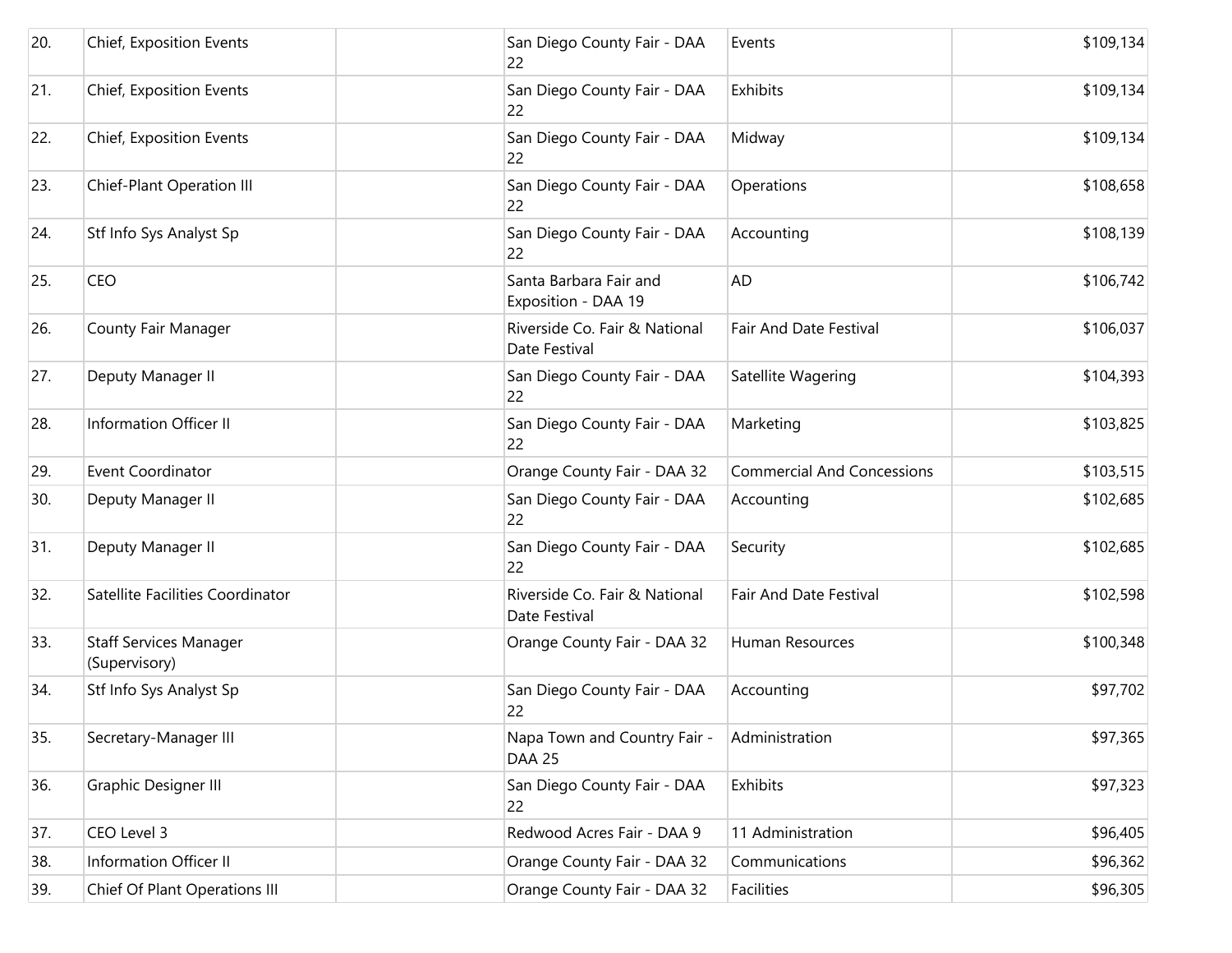| 40. | Tractor Operator-Laborer       | San Diego County Fair - DAA<br>22               | Operations                                      | \$95,688 |
|-----|--------------------------------|-------------------------------------------------|-------------------------------------------------|----------|
| 41. | <b>Account Manager</b>         | San Diego County Fair - DAA<br>22               | Marketing                                       | \$95,570 |
| 42. | <b>Chief Executive Officer</b> | Dixon May Fair - DAA 36                         | Administration                                  | \$95,550 |
| 43. | Secretary Manager III          | Yolo County Fair - 40                           | Administration                                  | \$95,550 |
| 44. | Equestrian Center Mgr.         | San Diego County Fair - DAA<br>22               | Horse Park                                      | \$95,399 |
| 45. | <b>Box Office Manager</b>      | San Diego County Fair - DAA<br>22               | <b>Box Office</b>                               | \$95,089 |
| 46. | <b>Account Manager</b>         | Orange County Fair - DAA 32                     | Marketing                                       | \$94,075 |
| 47. | Carpenter II                   | San Diego County Fair - DAA<br>22               | Operations                                      | \$93,892 |
| 48. | <b>Chief Executive Officer</b> | Sonoma-Marin Fair - DAA 4                       | Administration                                  | \$93,712 |
| 49. | Health & Safety Officer        | San Diego County Fair - DAA<br>22               | Human Resources                                 | \$93,535 |
| 50. | Telecom Systems Analyst II     | San Diego County Fair - DAA<br>22               | Telecommunications                              | \$93,171 |
| 51. | Maintenance Mechanic           | San Diego County Fair - DAA<br>22               | Operations                                      | \$92,621 |
| 52. | Secretary Manager III          | Redwood Empire Fair - DAA 12                    | Administration                                  | \$92,491 |
| 53. | Maintenance & Ops Supervisor I | San Diego County Fair - DAA<br>22               | Operations                                      | \$92,048 |
| 54. | Deputy Manager II              | Orange County Fair - DAA 32                     | <b>Technology And Presentation</b>              | \$92,001 |
| 55. | <b>Business Srvc Ofc I Sup</b> | San Diego County Fair - DAA<br>22               | Accounting                                      | \$90,555 |
| 56. | Deputy Manager II              | Orange County Fair - DAA 32                     | <b>Community Relations</b>                      | \$90,392 |
| 57. | Deputy Manager II              | Orange County Fair - DAA 32                     | Entertainment                                   | \$90,292 |
| 58. | CEO/Fair Manager               | Siskiyou Golden Fair - DAA 10                   | Administration                                  | \$88,752 |
| 59. | Deputy Manager II              | San Diego County Fair - DAA<br>22               | Marketing                                       | \$88,335 |
| 60. | <b>CEO</b>                     | California Mid-Winter Fair &<br>Fiesta - DAA 45 | California Mid-Winter Fair &<br>Fiesta - DAA 45 | \$87,999 |
| 61. | Secretary-Manager Vii          | Orange County Fair - DAA 32                     | Administration                                  | \$87,802 |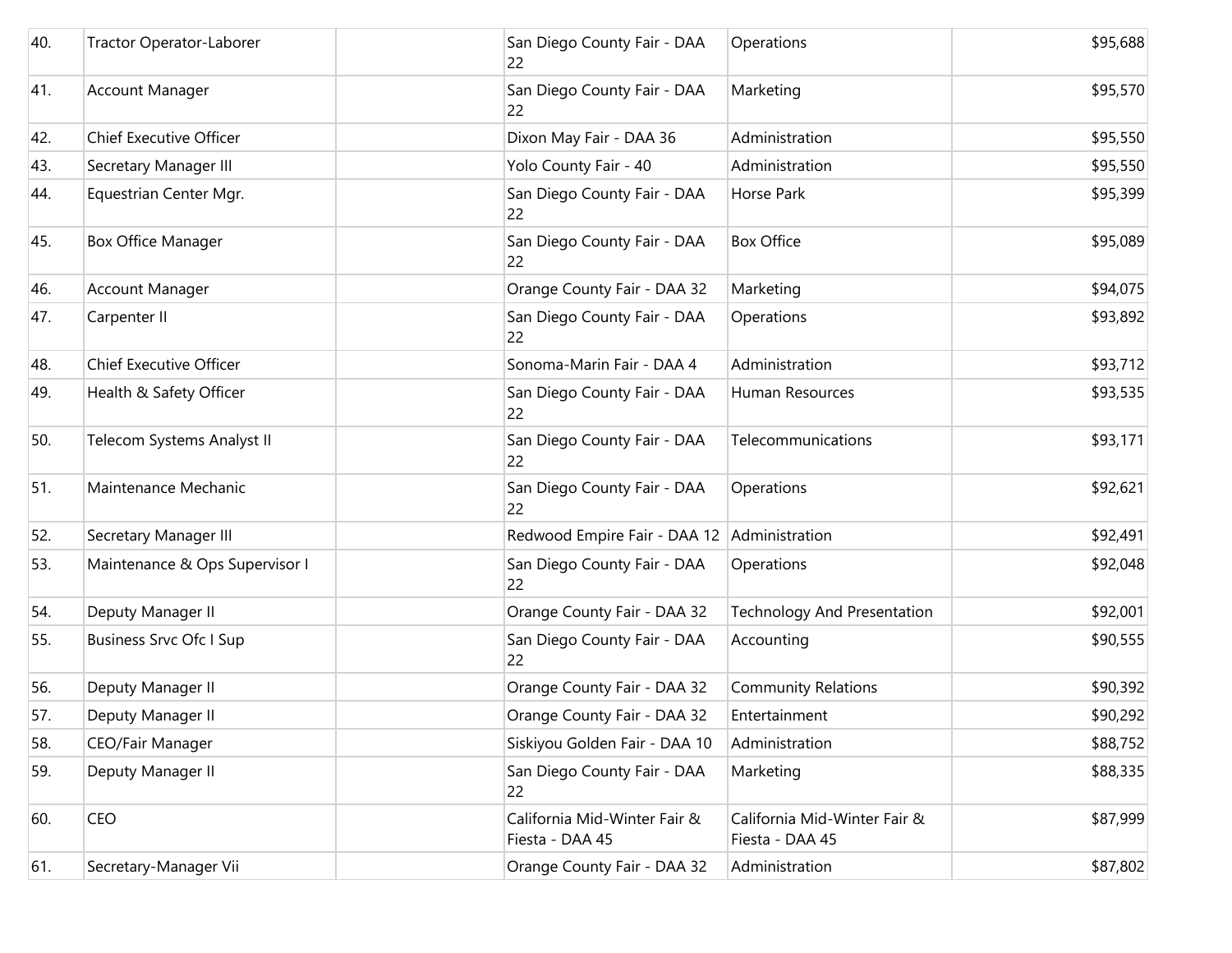| 62. | Heavy Equipment Mechanic         | San Diego County Fair - DAA<br>22                               | Operations                                                   | \$87,434 |
|-----|----------------------------------|-----------------------------------------------------------------|--------------------------------------------------------------|----------|
| 63. | <b>Event Services Supervisor</b> | San Diego County Fair - DAA<br>22                               | Events                                                       | \$86,527 |
| 64. | Deputy Manager I                 | San Diego County Fair - DAA<br>22                               | Security                                                     | \$86,493 |
| 65. | <b>Event Services Supervisor</b> | San Diego County Fair - DAA<br>22                               | Production                                                   | \$86,481 |
| 66. | <b>Exhibit Supervisor</b>        | San Diego County Fair - DAA<br>22                               | Exhibits                                                     | \$86,481 |
| 67. | Event Coordinator                | Orange County Fair - DAA 32                                     | <b>Community Relations</b>                                   | \$85,111 |
| 68. | Deputy Manager I                 | San Diego County Fair - DAA<br>22                               | Parking                                                      | \$85,068 |
| 69. | Area Ops Supervisor              | San Diego County Fair - DAA<br>22                               | Arena Complex                                                | \$84,604 |
| 70. | Associate Gov Pgrm Analyst       | San Diego County Fair - DAA<br>22                               | Marketing                                                    | \$84,002 |
| 71. | <b>Chief Exposition Events</b>   | Orange County Fair - DAA 32                                     | <b>Event Sales</b><br>Services/Commercial And<br>Concessions | \$83,957 |
| 72. | Graphic Designer III             | San Diego County Fair - DAA<br>22                               | Marketing                                                    | \$83,806 |
| 73. | <b>Event Services Supervisor</b> | San Diego County Fair - DAA<br>22                               | <b>Special Events</b>                                        | \$83,017 |
| 74. | Equestrian Center Mgr.           | San Diego County Fair - DAA<br>22                               | Arena Complex                                                | \$82,226 |
| 75. | Fiscal Officer I                 | Orange County Fair - DAA 32                                     | Accounting                                                   | \$81,858 |
| 76. | <b>Acct Officer Supervisor</b>   | San Diego County Fair - DAA<br>22                               | Accounting                                                   | \$78,586 |
| 77. | Secretary-Manager Vii            | Schools Agriculture & Nutrition Administration<br>Prog - DAA 48 |                                                              | \$78,258 |
| 78. | Maintenance Worker               | San Diego County Fair - DAA<br>22                               | Operations                                                   | \$77,734 |
| 79. | Maintenance. Worker Dist. Fair   | Santa Barbara Fair and<br>Exposition - DAA 19                   | MN                                                           | \$77,168 |
| 80. | <b>Graphic Designer II</b>       | San Diego County Fair - DAA<br>22                               | Exhibits                                                     | \$76,770 |